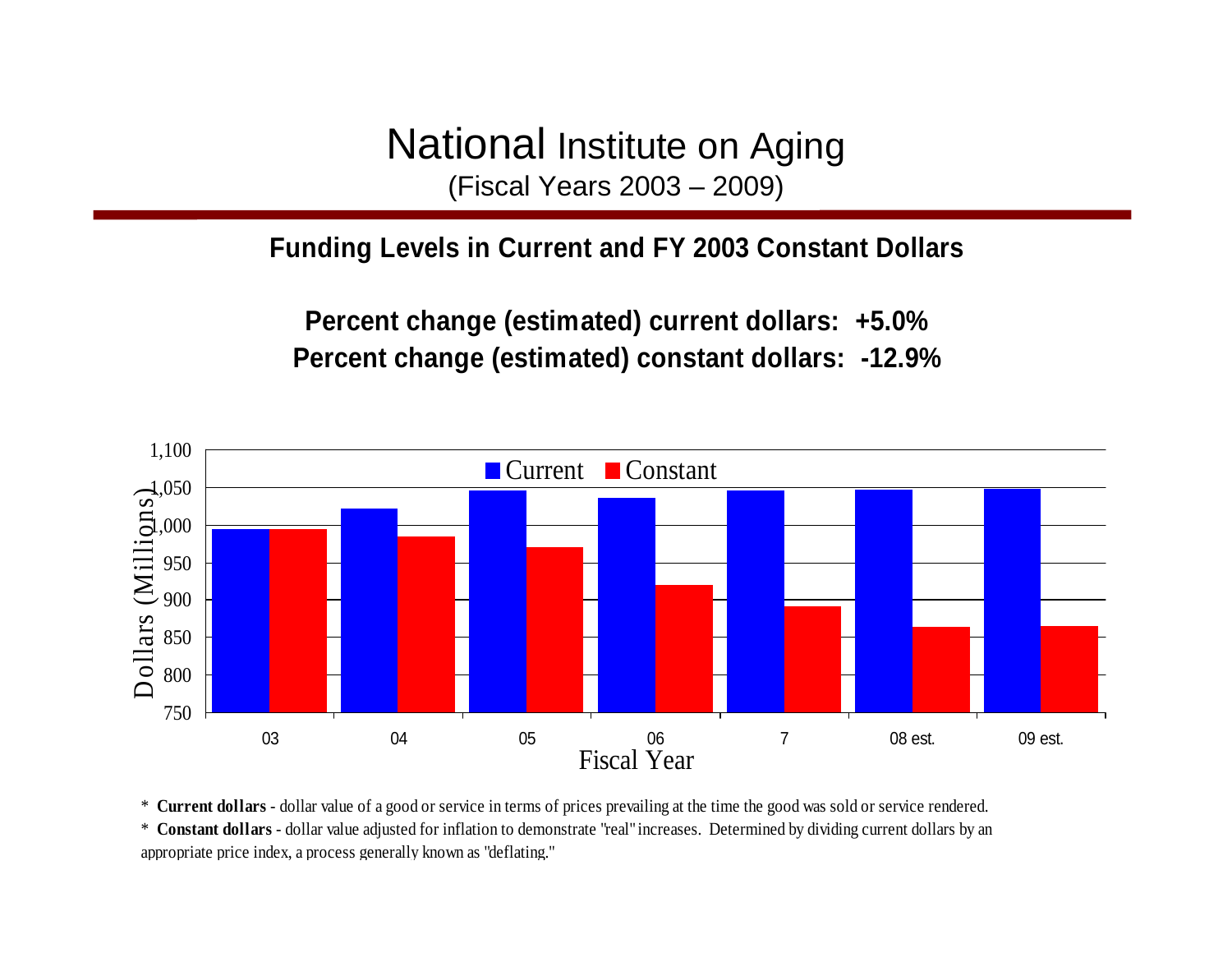## National Institute on Aging FY 2009 President's Budget - \$1,048,278,000 (Dollars in thousands)

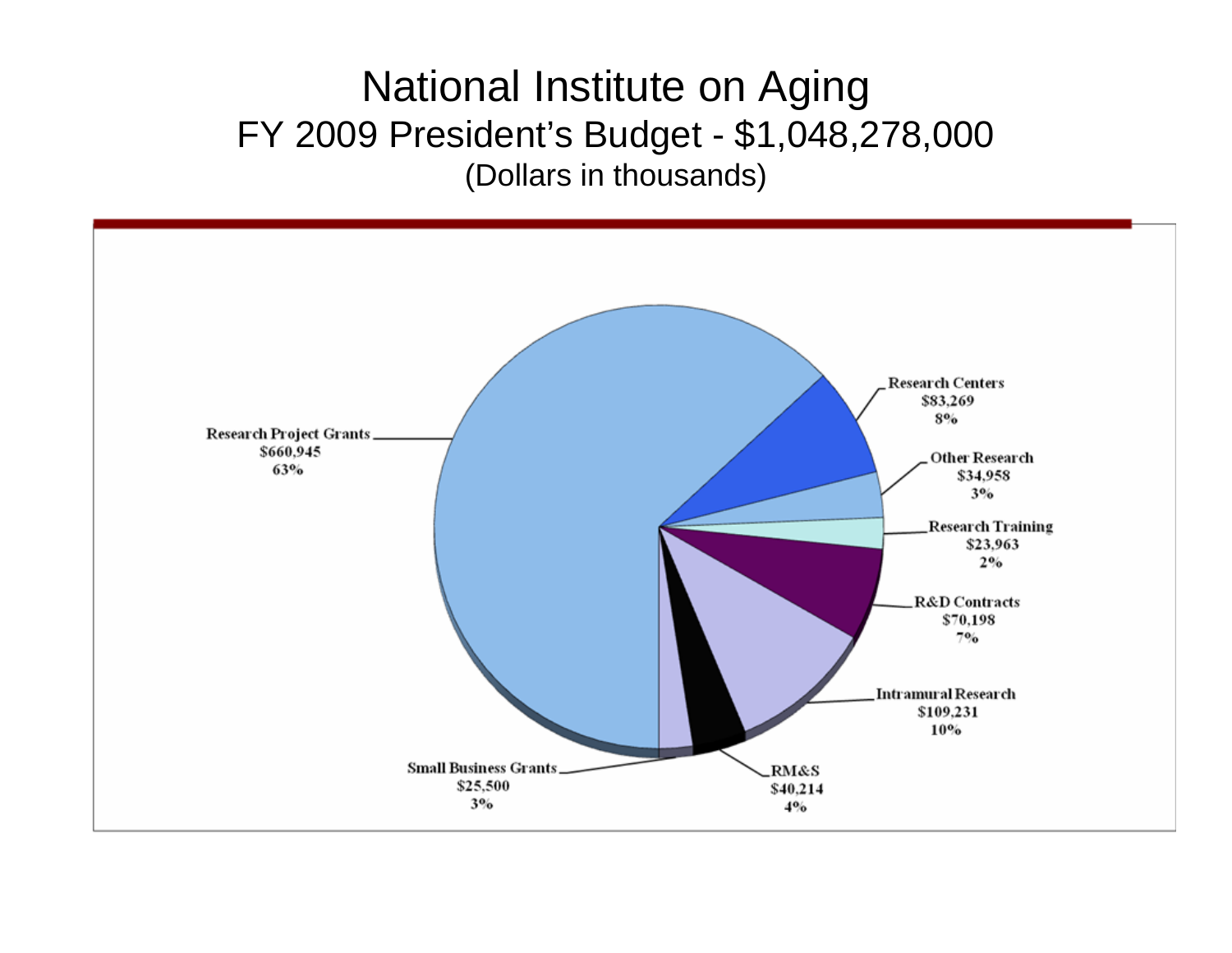National Institute on Aging Research Project Grant Success Rates\* Fiscal Years 1999-2009



\* Success rate: The success rate is the proportion of applications reviewed that is actually awarded.

\*\* Beginning in FY 1994, SBIR and STTR applications are not included in success rate calculations.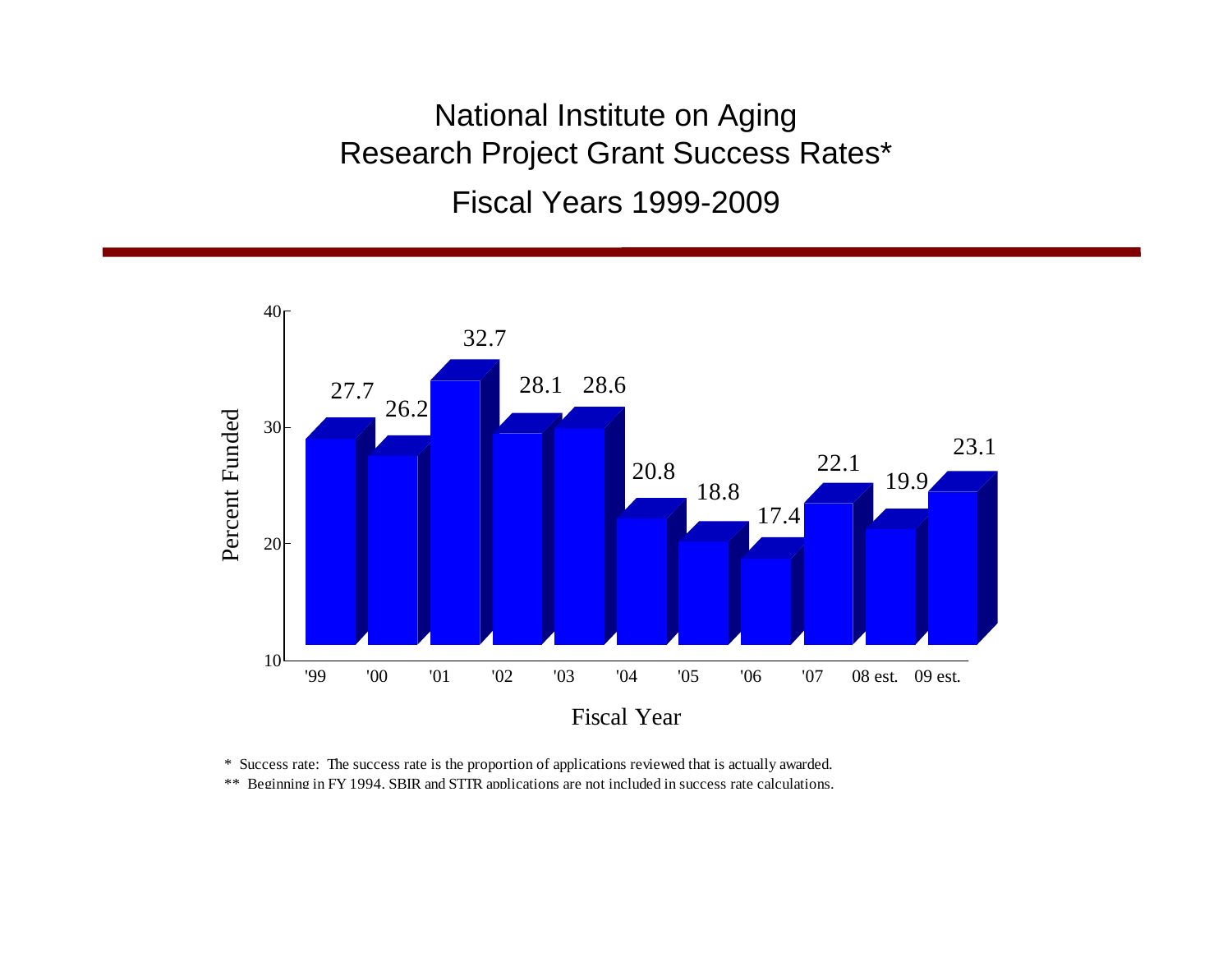# Success Rates

NIH

|           |            | NIH     |
|-----------|------------|---------|
| FY        | <b>NIA</b> | Average |
| 2004      | 20.8       | 25.0    |
| 2005      | 18.8       | 22.0    |
| 2006      | 17.4       | 20.0    |
| 2007      | 22.1       | 21.0    |
| 2008 est. | 19.9       | 19.0    |
| 2009 est. | 23.1       | 18.0    |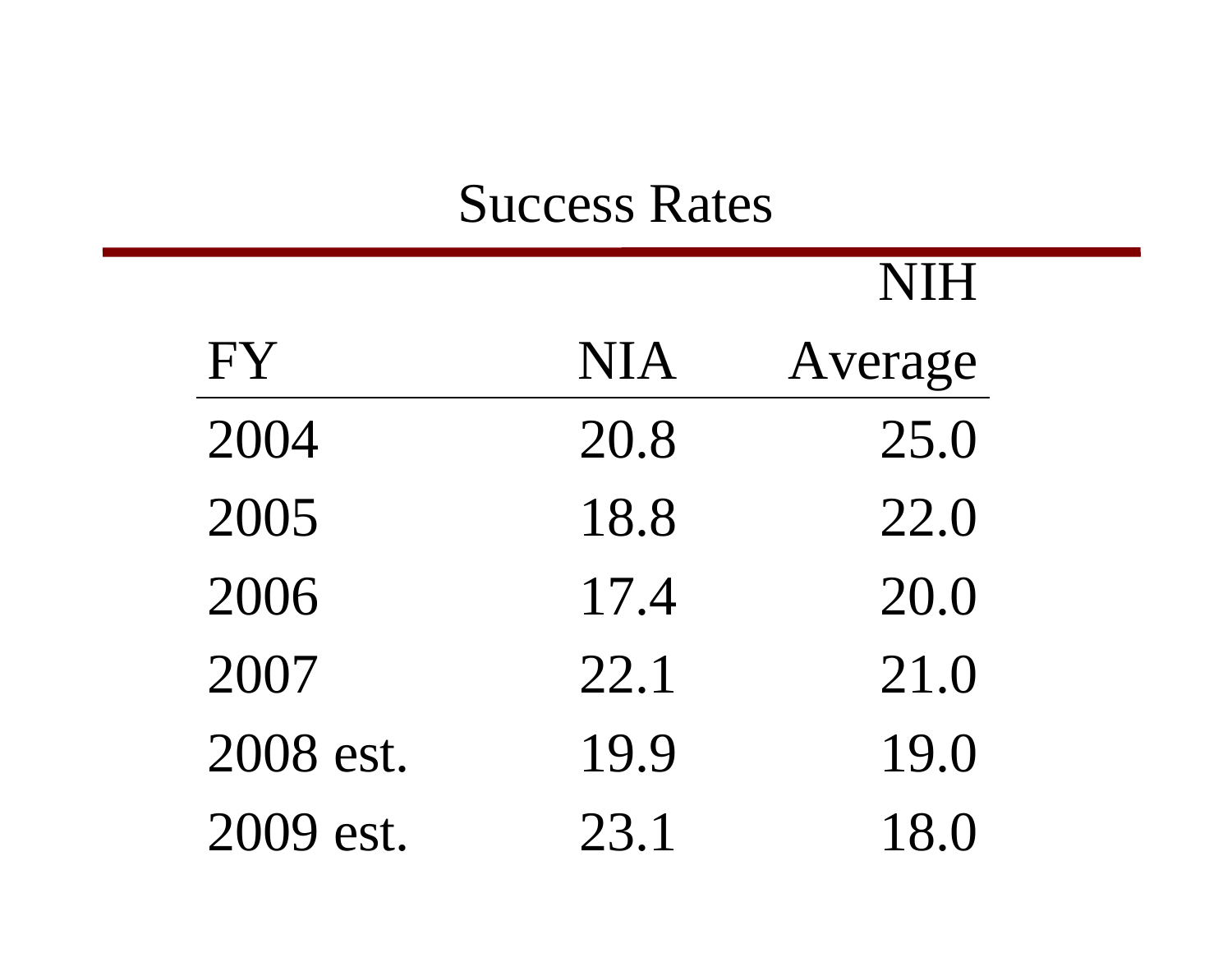## **NIH Financial Policy for Grant Awards - FY 2009**

#### **Research Project Grants (RPGs)**

Non-competing awards - No inflationary increases are provided for direct recurring costs. Where NIA has committed to a programmatic increase for an award, such increase will be provided.

The amounts provided for competing RPGs will be managed to an average award amount equal to FY 2008 levels.

**Research Training** – Stipend levels will be increased by .1 percent.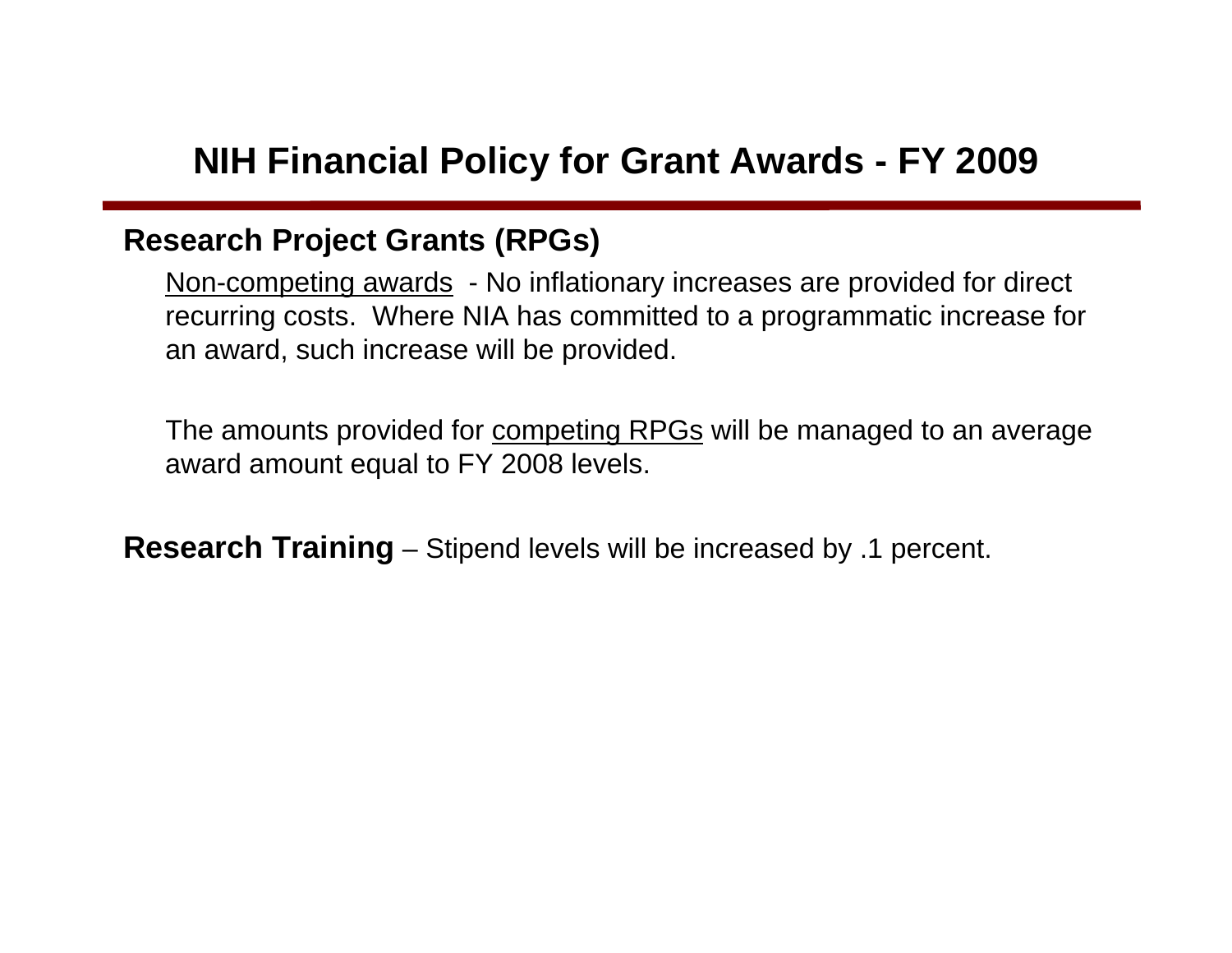# NIA Policy for New Investigators

– R01 applications from new investigators will be considered among NIA's highest priorities in the use of discretionary funds to make awards selectively. Therefore, such applications may be funded out of strict percentile order. Currently R01 applications from new investigators within five points of the payline may be selected for payment.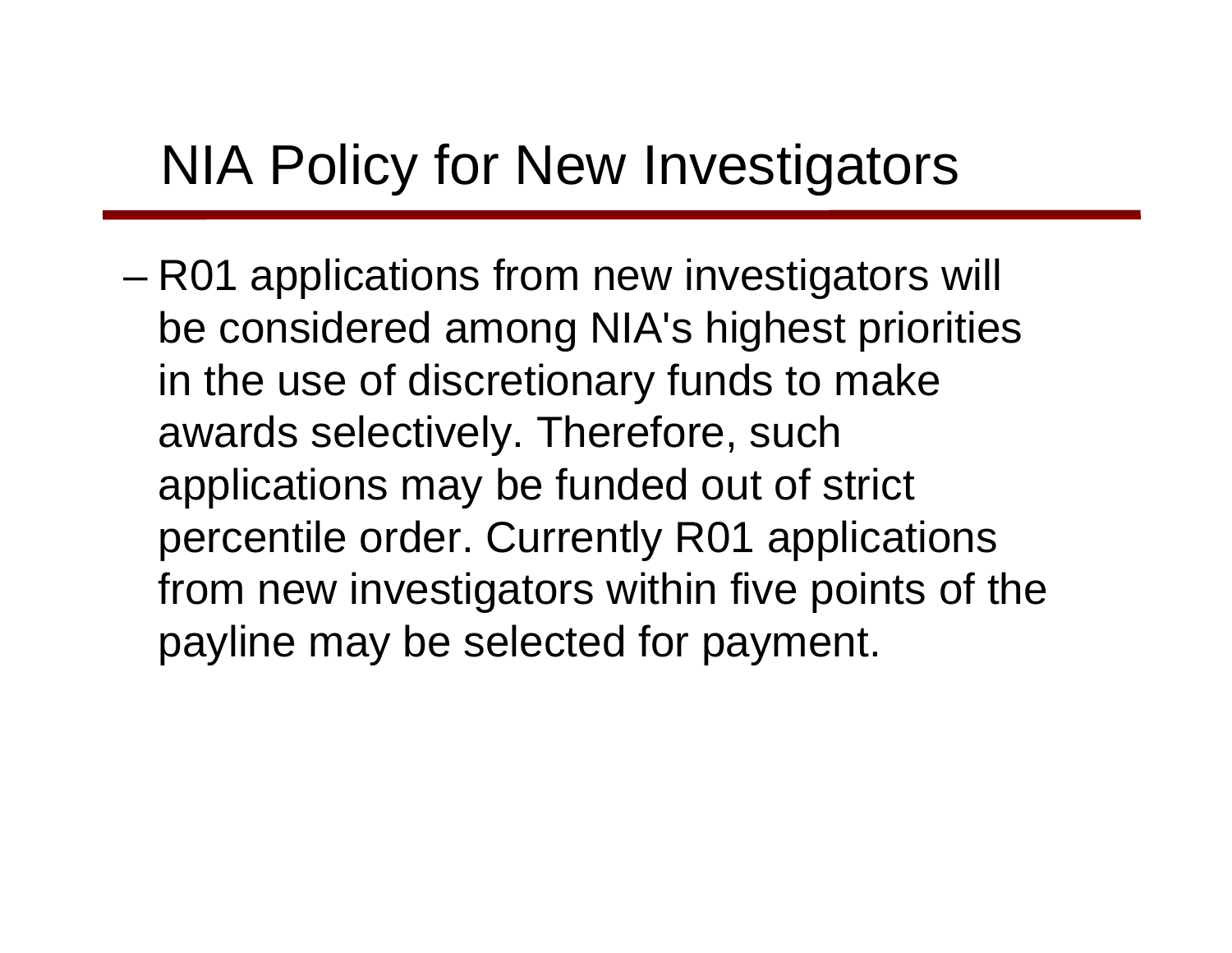#### **National Institute on Aging Impact of Cost Management Policies On a Single R01 Grant Competing In FY 2005**

|                                | <b>FY 2005</b> |                                      |         |                |                |                |                                                               |                                     |              |
|--------------------------------|----------------|--------------------------------------|---------|----------------|----------------|----------------|---------------------------------------------------------------|-------------------------------------|--------------|
|                                |                |                                      |         |                |                |                |                                                               |                                     | %            |
|                                | FY 2005        |                                      |         |                |                |                |                                                               | <b>Totall Reduction   Reduction</b> |              |
|                                | Recommended    | <b>After NIA</b>                     |         |                | <b>FY 2008</b> | <b>FY 2009</b> |                                                               | Project from Rec.                   | from Rec.    |
|                                |                | <b>Total Cost Reductions FY 2006</b> |         | <b>FY 2007</b> | Est.           | Est.           | <b>Period</b>                                                 | Costs                               | <b>Costs</b> |
| <b>Full Recommended Costs*</b> | \$350,000      |                                      |         |                |                |                | \$350,000 \$360,500 \$371,315 \$382,454 \$393,928 \$1,858,197 |                                     |              |
| Policy FY 2004-2005**          | 350,000        | 287,000                              | 295,610 | 304,478        | 313,612        | 323,020        | 1,523,720                                                     | \$334,477                           | $-18.0%$     |
| Policy FY 2006-2008***         | 350,000        | 287,000                              | 287,000 | 287,000        | 289,870        | 289,870        | 1,440,740                                                     | 417,457                             | $-22.5%$     |

 **\* Awarded at recommended levels with annual inflationary increases for recurring costs.** 

 **\*\* Awarded with 18% average reductions from IRG recommended levels in first year with 3% annual inflation increases for recurring costs in future years.** 

 **\*\*\* Awarded with 18% average reductions from recommended levels in first year with no annual inflationary increases for recurring costs in FYs 2006 and 2007. FY 2008 provides a 1% inflationary increase and FY 2009 is flat.**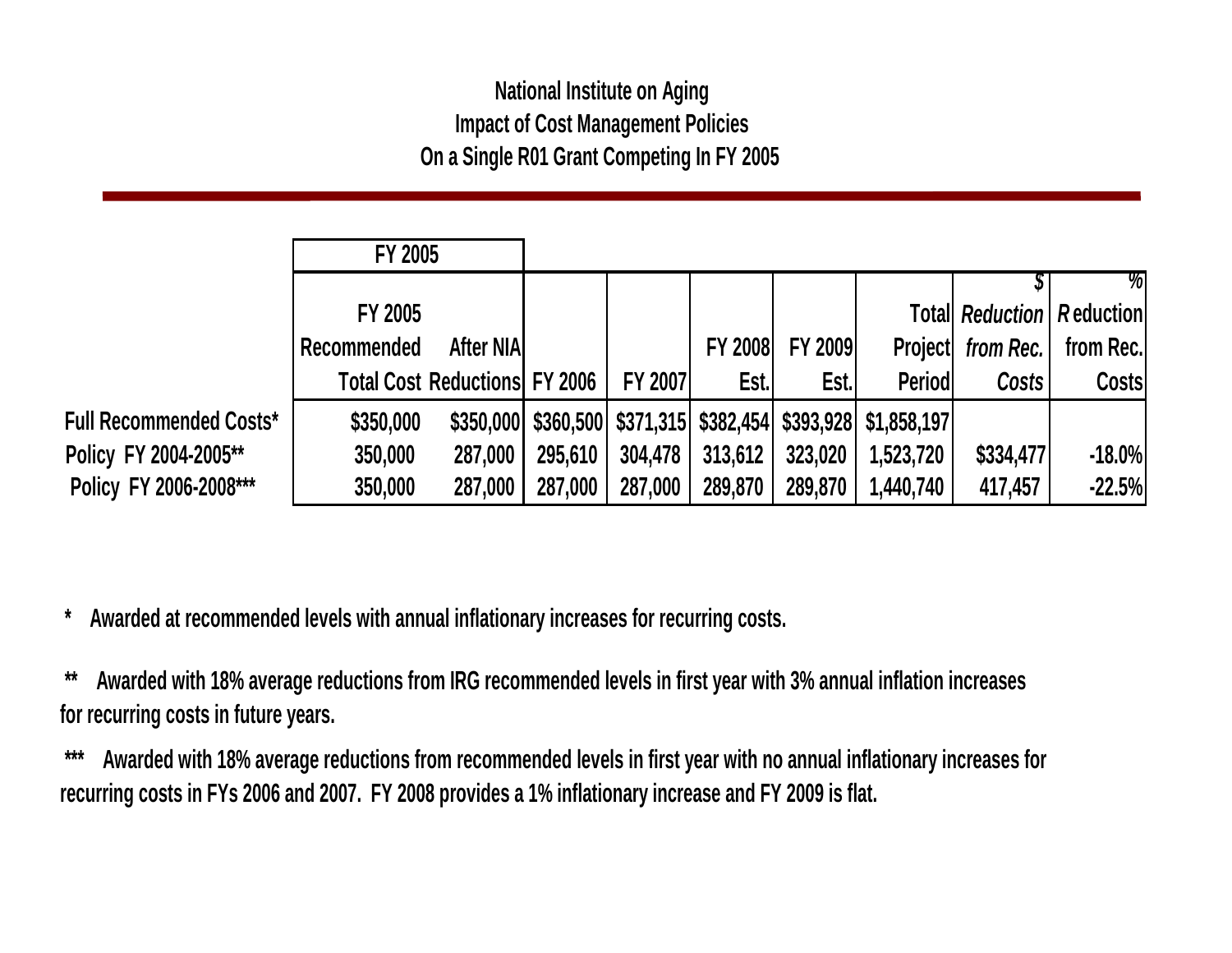### National Institutes of Health **Alzheimer's Disease Research**

Dollars in Millions



Fiscal Year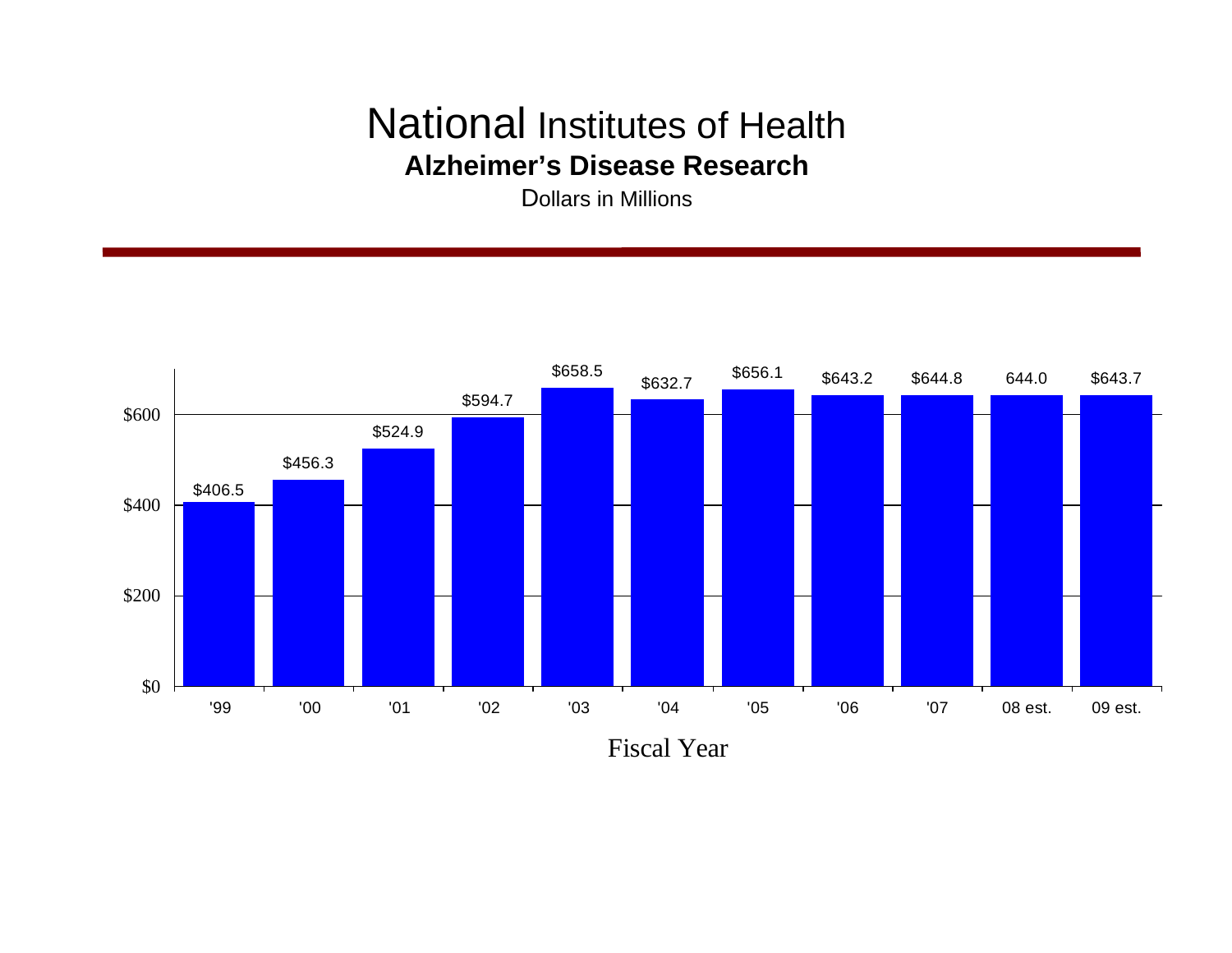### National Institutes of Health **Alzheimer's Disease Research**

Dollars in Millions



**Fiscal Year**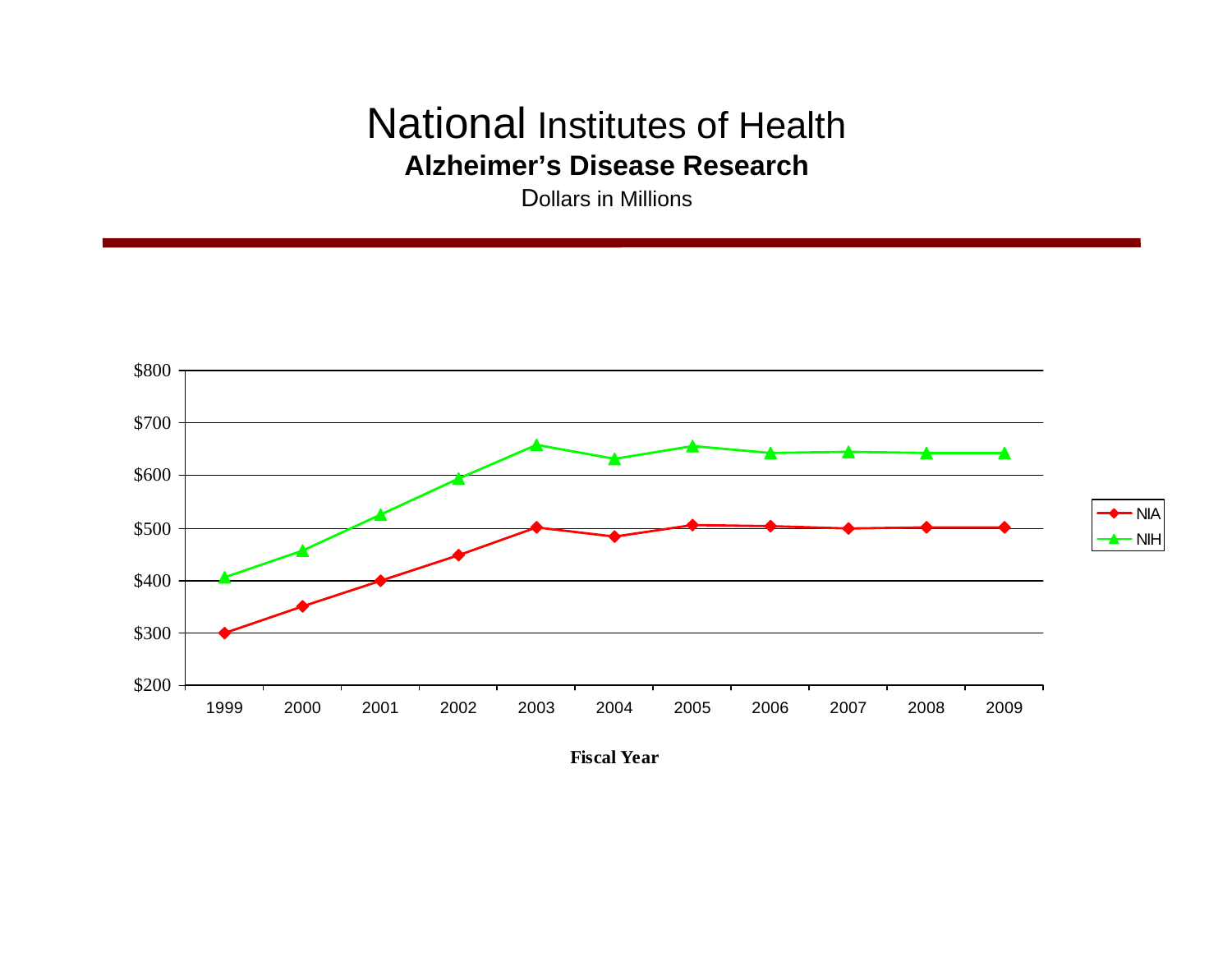# Funding Opportunities

- RFA-AG-09-002 Biomarkers for Older Controls at Risk for Dementia (BIOCARD) (U01)
- RFA-AG-09-001 Alzheimer's Disease Research Centers (P50)
- RFA-AG-08-002 International Network for Identification, Evaluation, and F/U of Families w/Early Onset Dominantly Inherited AD (U01)
- RFA-AG-08-001 Protein Homeostasis in Aging: Repair & Degradation (R21)
- RFA-AG-08-006 Paul B. Beeson Career Development Awards in Aging (K08/K23)